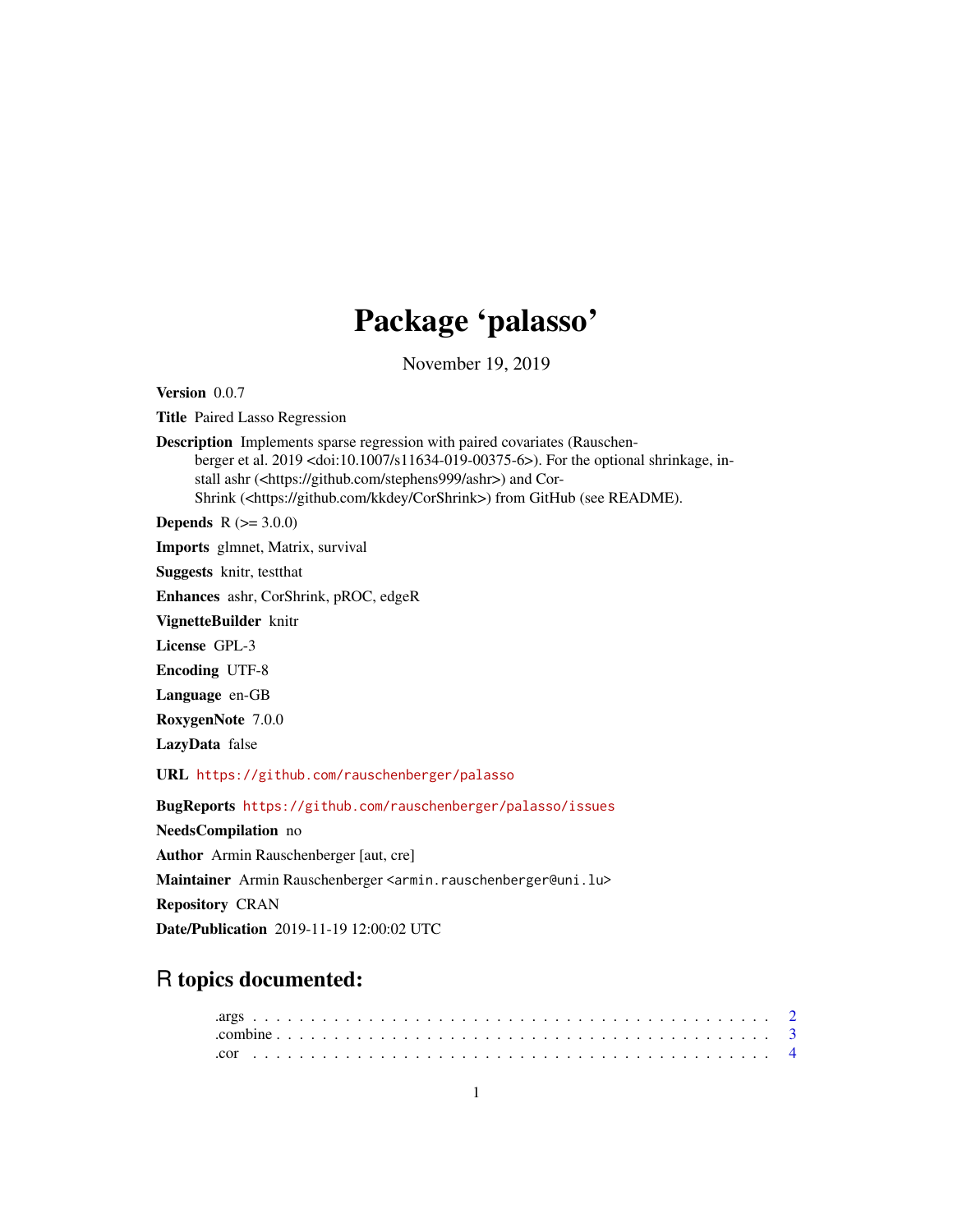#### <span id="page-1-0"></span> $2 \,$  args  $\,$  args  $\,$  args  $\,$  args  $\,$  args  $\,$  args  $\,$  args  $\,$  args  $\,$  args  $\,$  args  $\,$  args  $\,$  args  $\,$  args  $\,$  args  $\,$  args  $\,$  args  $\,$  args  $\,$  args  $\,$  args  $\,$  args  $\,$  args  $\,$  args

#### **Index** [12](#page-11-0)

<span id="page-1-1"></span>.args *Arguments*

### Description

Checks the validity of the provided arguments.

#### Usage

.args(...)

#### Arguments

... Arguments supplied to [palasso](#page-10-1), other than y, X and max.

#### Value

Returns the arguments as a list, including default values for missing arguments.

#### Examples

NA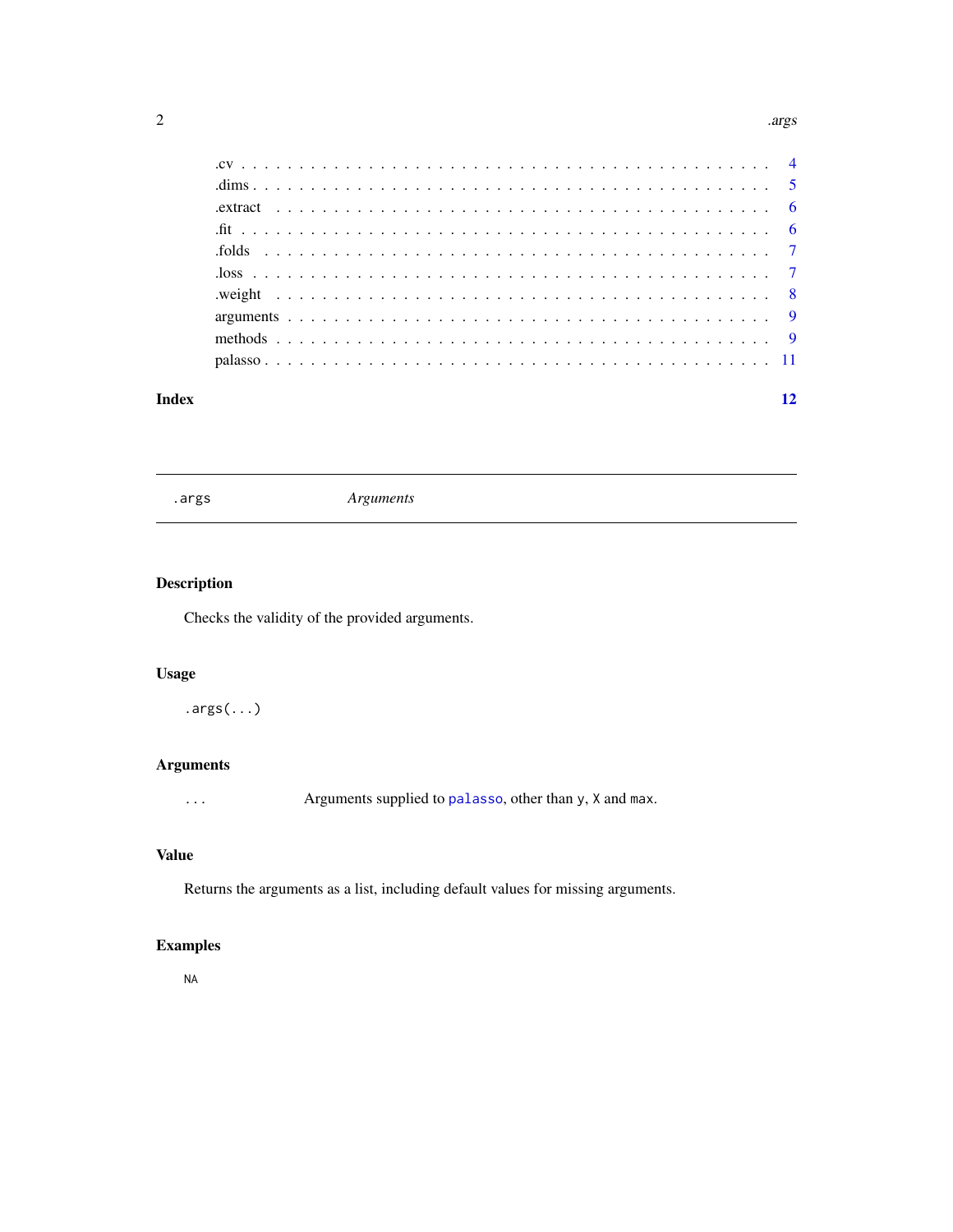<span id="page-2-0"></span>

This function combines local  $p$ -values to a global  $p$ -value.

#### Usage

```
.combine(x, method = "simes")
```
#### Arguments

| X      | local <i>p</i> -values: numeric vector of length $k$              |
|--------|-------------------------------------------------------------------|
| method | character " $fisher$ ", " $tippet$ ", " $sidak$ ", or " $simes$ " |

#### Value

These functions return a numeric vector of length  $p$  (main effects), or a numeric matrix with  $p$  rows and p columns (interaction effects).

#### References

Westfall, P. H. (2005). "Combining p-values". Encyclopedia of Biostatistics https://doi.org/10.1002/0470011815.b2a15181

#### Examples

```
# independence
p \leftarrow runif(10)palasso:::.combine(p)
```

```
## dependence
#runif <- function(n,cor=0){
# Sigma <- matrix(cor,nrow=n,ncol=n)
# diag(Sigma) <- 1
# mu <- rep(0,times=n)
# q <- MASS::mvrnorm(n=1,mu=mu,Sigma=Sigma)
# stats::pnorm(q=q)
#}
#p <- runif(n=10,cor=0.8)
#combine(p)
```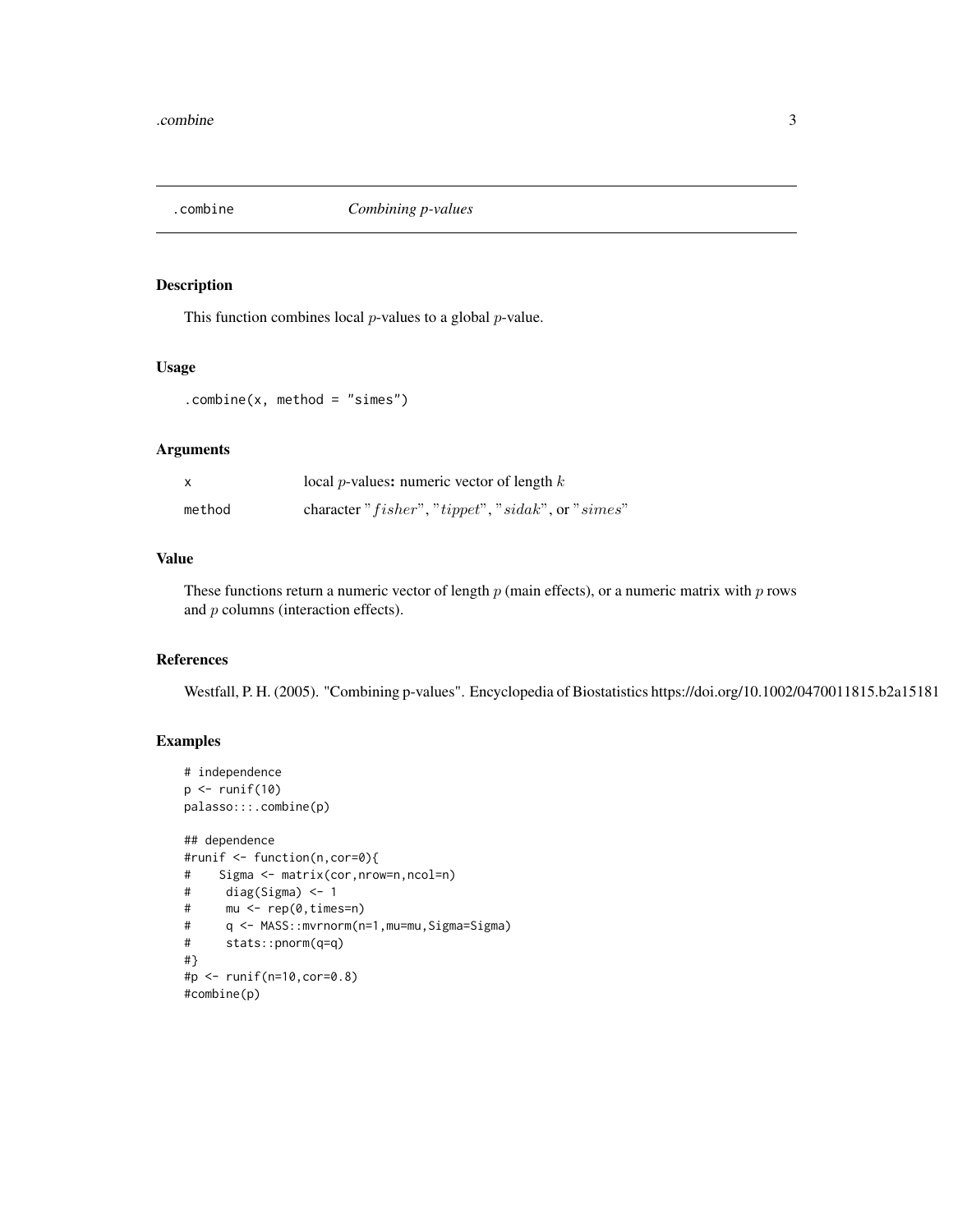<span id="page-3-0"></span>Calculates the correlation between the response and the covariates. Shrinks the correlation coefficients for each covariate set separately.

#### Usage

.cor(y, x, args)

### Arguments

|      | vector of length $n$                                                      |
|------|---------------------------------------------------------------------------|
|      | matrix with $n$ rows and $p$ columns                                      |
| args | options for paired lasso: list of arguments (output from .dims and .args) |

### Value

list of vectors

#### Examples

NA

.cv *Cross-validation*

#### Description

Repeatedly leaves out samples, and predicts their response.

#### Usage

.cv(y, x, foldid, lambda, args)

#### Arguments

| y            | response: vector of length $n$                                                  |
|--------------|---------------------------------------------------------------------------------|
| $\mathsf{x}$ | covariates: matrix with <i>n</i> rows (samples) and $k * p$ columns (variables) |
| foldid       | fold identifiers: vector of length $n$ , with entries from 1 to nfolds          |
| lambda       | lambda sequence: vector of decreasing positive values                           |
| args         | options for paired lasso: list of arguments (output from .dims and .args)       |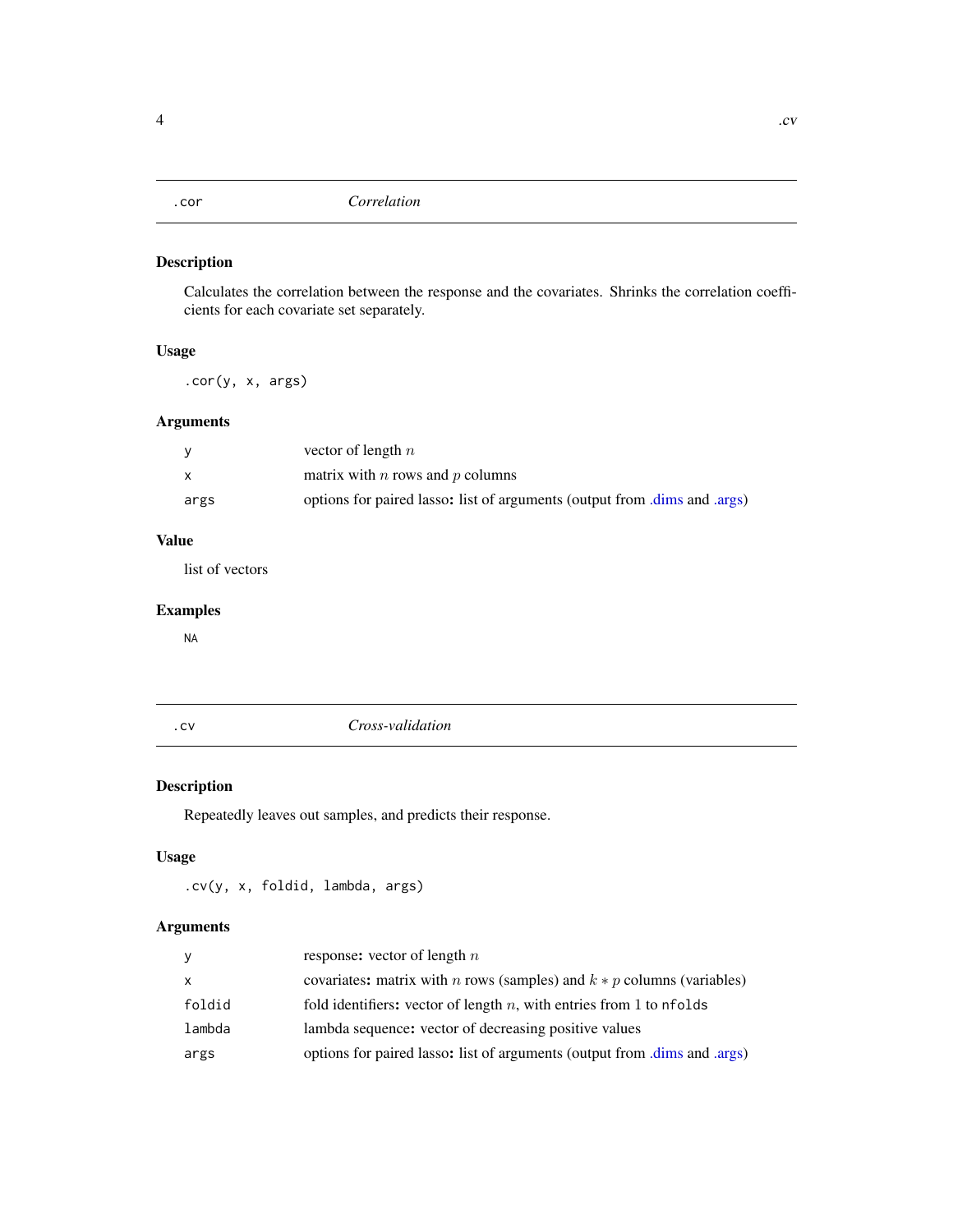#### <span id="page-4-0"></span> $\lambda$  dims  $\sim$  5

### Value

Returns matrix of predicted values (except "cox")

#### Examples

NA

#### <span id="page-4-1"></span>.dims *Dimensionality*

#### Description

This function extracts the dimensions.

#### Usage

.dims(y, X, args = NULL)

#### Arguments

| <b>Y</b> | response: vector of length $n$                                                          |
|----------|-----------------------------------------------------------------------------------------|
| X        | covariates: list of matrices, each with n rows (samples) and p columns (vari-<br>ables) |
| args     | options for paired lasso: list of arguments (output from .dims and .args)               |

#### Value

The function .dims extracts the dimensionality. It returns the numbers of samples, covariate pairs and covariate sets. It also returns the number of weighting schemes, and the names of these weighting schemes.

#### Examples

NA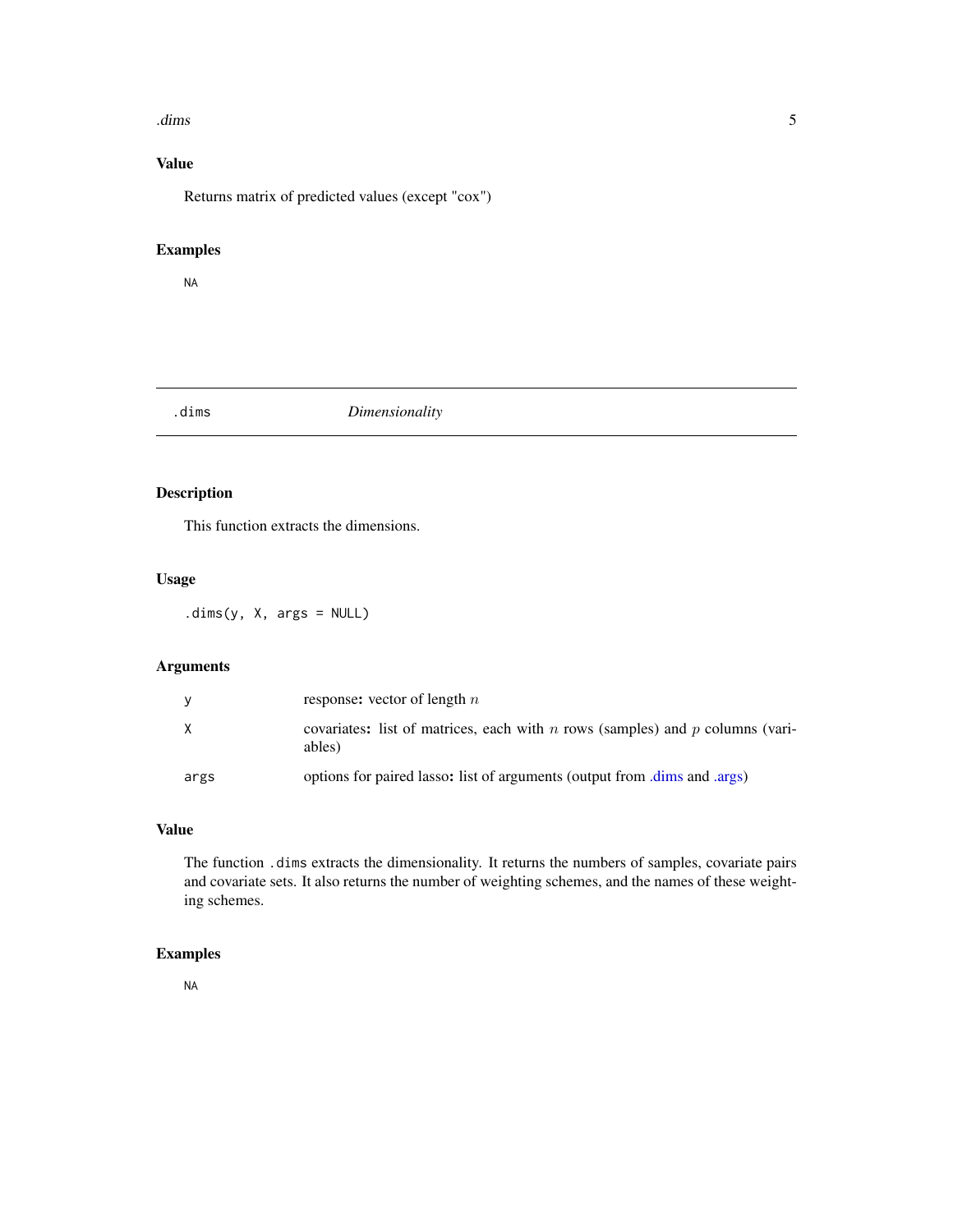<span id="page-5-0"></span>

Extracts cv.glmnet-like object.

### Usage

.extract(fit, lambda, cvm, type.measure)

### Arguments

| fit          | matrix with one row for each sample ("gaussian", "binomial" and "poisson"), or<br>one row for each fold (only "cox"), and one column for each lambda (output<br>from .fit) |
|--------------|----------------------------------------------------------------------------------------------------------------------------------------------------------------------------|
| lambda       | lambda sequence: vector of decreasing positive values                                                                                                                      |
| <b>CVM</b>   | mean cross-validated loss: vector of same length as lambda (output from .loss)                                                                                             |
| type.measure | loss function: character "deviance", "mse", "mae", "class", or "auc"                                                                                                       |

### Examples

NA

<span id="page-5-1"></span>

| <u>. . </u><br>$+ +$<br>1 T L | Model bag |
|-------------------------------|-----------|
|                               |           |

### Description

Fits all models from the chosen bag.

### Usage

.fit(y, x, args)

### Arguments

|      | response: vector of length $n$                                            |
|------|---------------------------------------------------------------------------|
|      | covariates: matrix with n rows (samples) and $k * p$ columns (variables)  |
| args | options for paired lasso: list of arguments (output from .dims and .args) |

#### Value

list of glmnet-like objects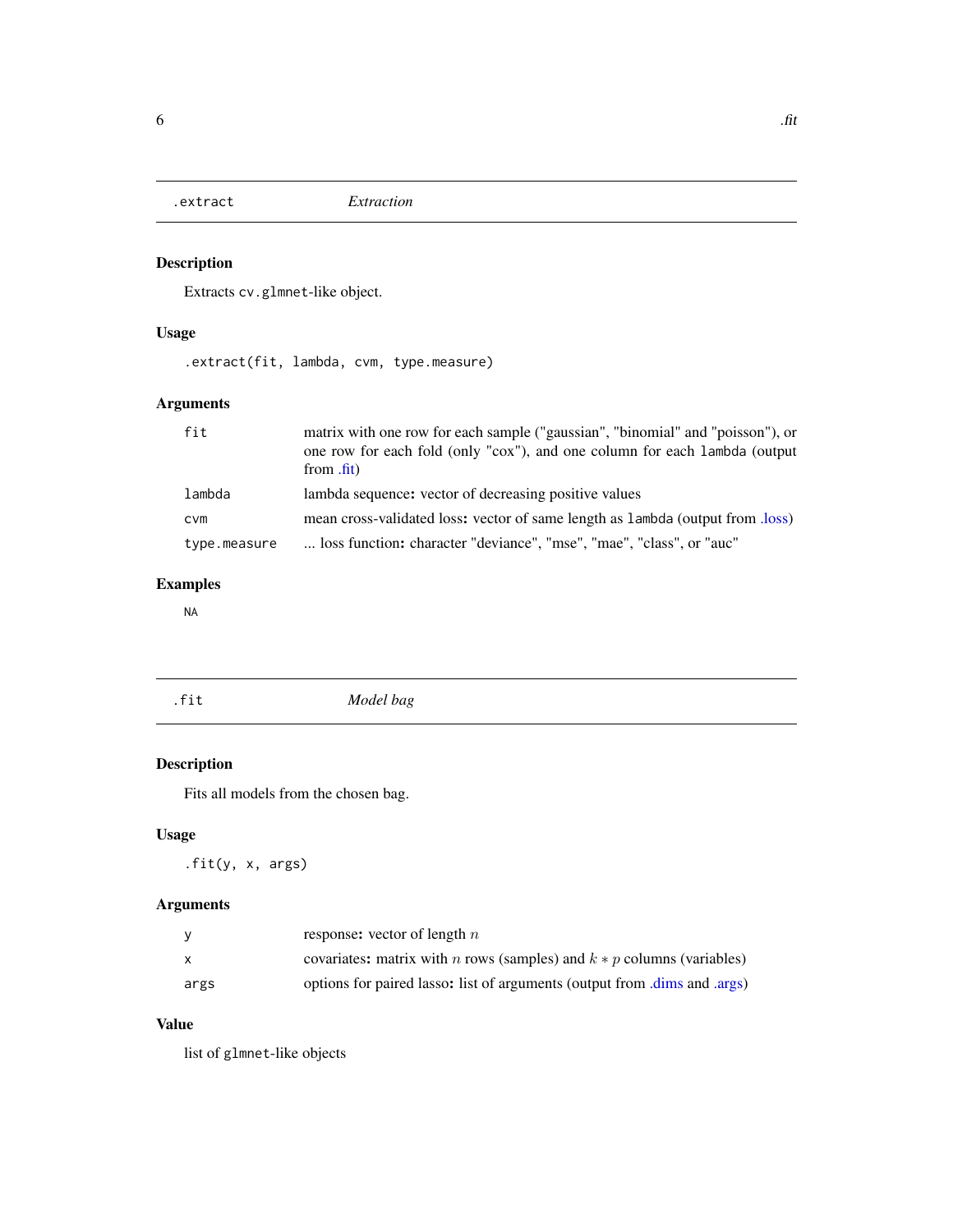#### <span id="page-6-0"></span>.folds 7

#### Examples

NA

.folds *Cross-validation folds*

### Description

Assigns samples to cross-validation folds, balancing the folds in the case of a binary or survival response.

#### Usage

.folds(y, nfolds, foldid = NULL)

### Arguments

|        | response: vector of length $n$                                         |
|--------|------------------------------------------------------------------------|
| nfolds | number of folds: positive integer $(>= 10$ recommended)                |
| foldid | fold identifiers: vector of length $n$ , with entries from 1 to nfolds |

#### Value

Returns the fold identifiers.

#### Examples

NA

<span id="page-6-1"></span>.loss *Cross-validation loss*

### Description

Calculates mean cross-validated loss

#### Usage

.loss(y, fit, family, type.measure, foldid = NULL)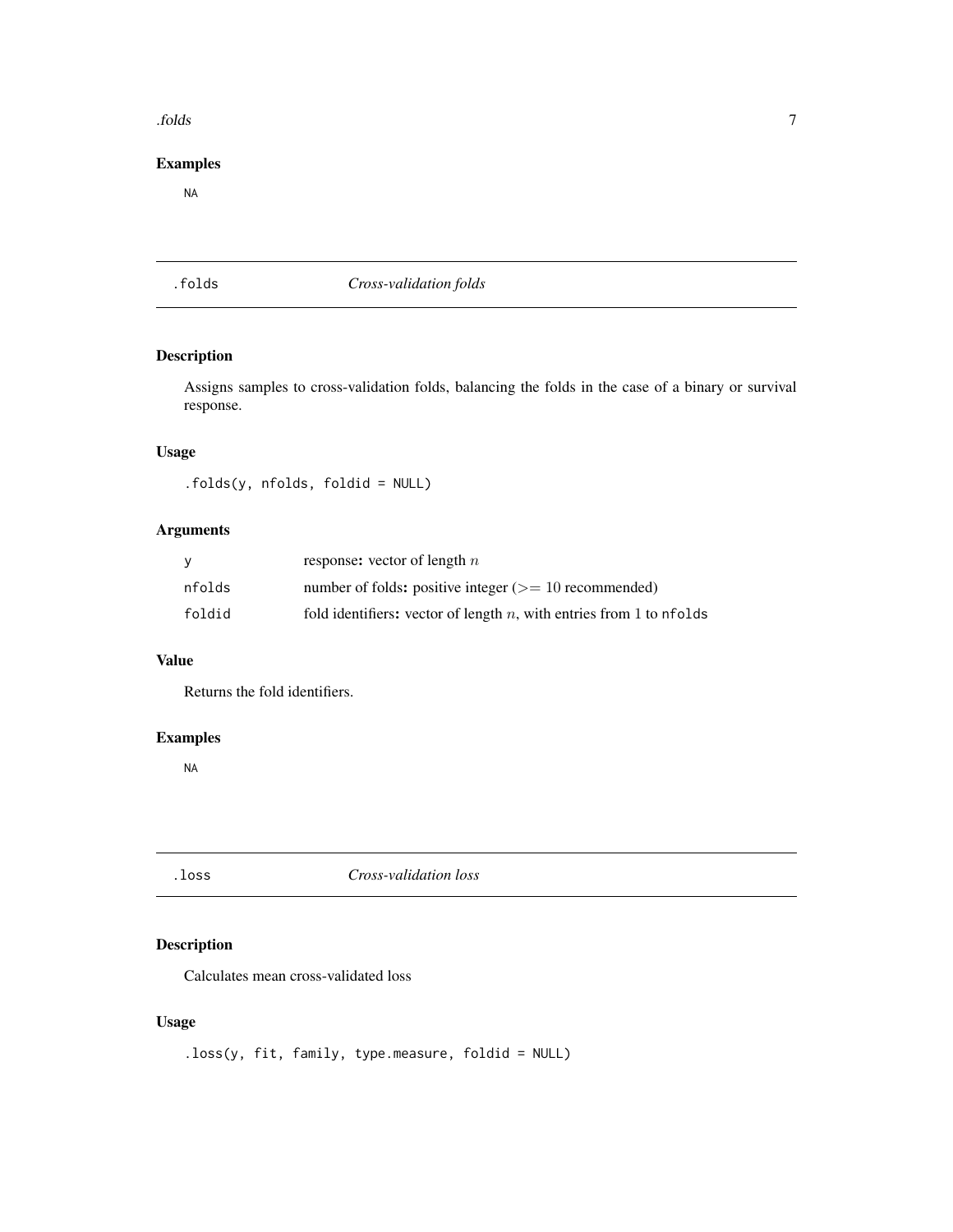### <span id="page-7-0"></span>Arguments

| У            | response: vector of length $n$                                                                                                                                             |
|--------------|----------------------------------------------------------------------------------------------------------------------------------------------------------------------------|
| fit          | matrix with one row for each sample ("gaussian", "binomial" and "poisson"), or<br>one row for each fold (only "cox"), and one column for each lambda (output<br>from .fit) |
| family       | model family: character "gaussian", "binomial", "poisson", or "cox"                                                                                                        |
| type.measure | loss function: character "deviance", "mse", "mae", "class", or "auc"                                                                                                       |
| foldid       | fold identifiers: vector of length $n$ , with entries from 1 to nfolds                                                                                                     |

#### Value

Returns list of vectors, one for each model.

### Examples

NA

.weight *Weighting schemes*

# Description

Calculates the weighting schemes.

#### Usage

.weight(cor, args)

### Arguments

| cor  | correlation coefficients: list of $k$ vectors of length $p$ (one vector for each covari-<br>ate set with one entry for each covariate) |
|------|----------------------------------------------------------------------------------------------------------------------------------------|
| args | options for paired lasso: list of arguments (output from dims and args)                                                                |

#### Value

list of named vectors (one for each weighting scheme)

# Examples

NA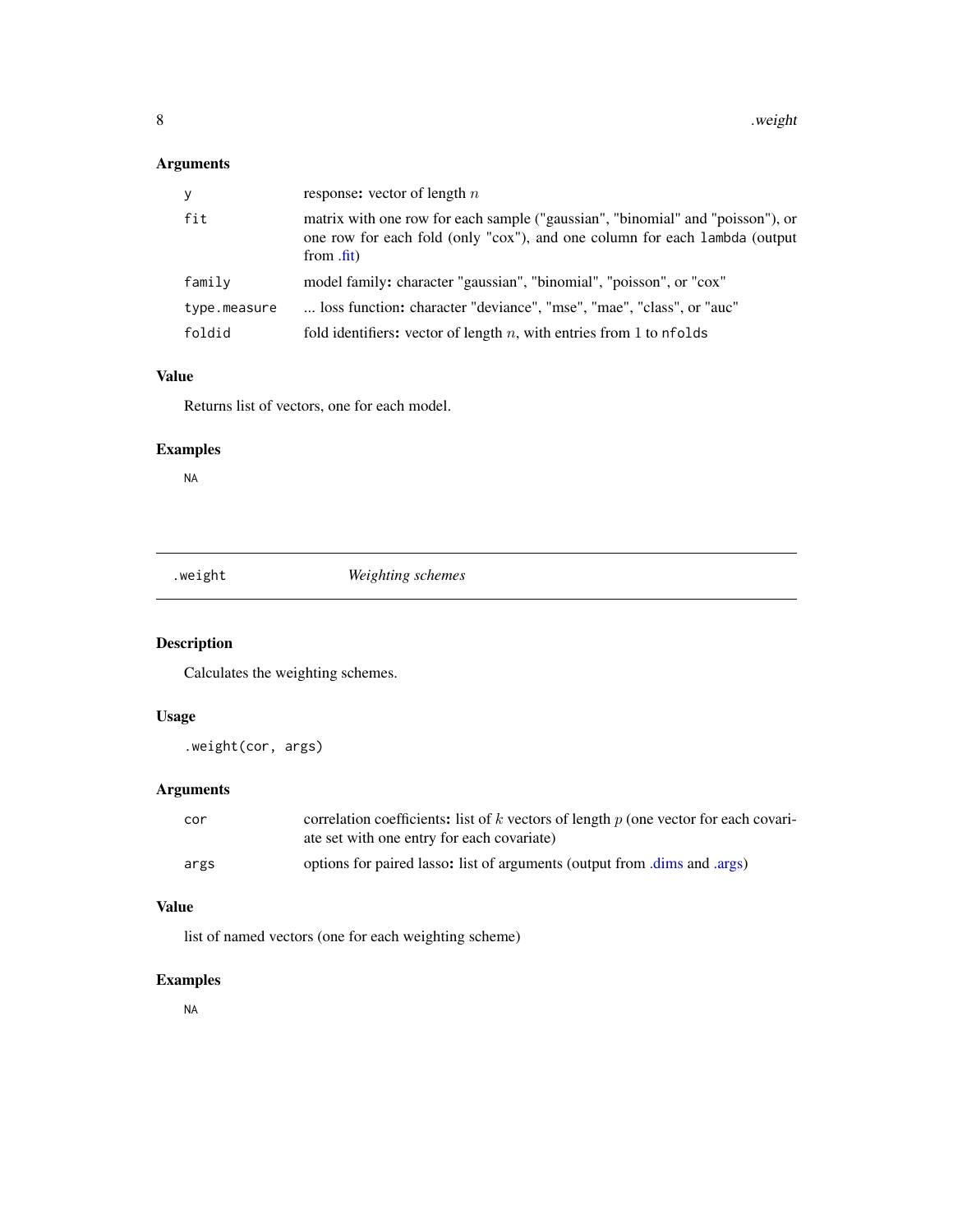<span id="page-8-0"></span>

This page lists the arguments for the (internal) "palasso" function(s).

# Arguments

| у            | response: vector of length $n$                                                                                                                                             |
|--------------|----------------------------------------------------------------------------------------------------------------------------------------------------------------------------|
| X            | covariates: list of matrices, each with $n$ rows (samples) and $p$ columns (vari-<br>ables)                                                                                |
| max          | maximum number of non-zero coefficients: positive numeric, or NULL (no spar-<br>sity constraint)                                                                           |
| .            | further arguments for cv.glmnet or glmnet                                                                                                                                  |
| X            | covariates: matrix with <i>n</i> rows (samples) and $k * p$ columns (variables)                                                                                            |
| args         | options for paired lasso: list of arguments (output from .dims and .args)                                                                                                  |
| nfolds       | number of folds: positive integer $(>= 10$ recommended)                                                                                                                    |
| foldid       | fold identifiers: vector of length $n$ , with entries from 1 to nfolds                                                                                                     |
| cor          | correlation coefficients: list of $k$ vectors of length $p$ (one vector for each covari-<br>ate set with one entry for each covariate)                                     |
| lambda       | lambda sequence: vector of decreasing positive values                                                                                                                      |
| family       | model family: character "gaussian", "binomial", "poisson", or "cox"                                                                                                        |
| type.measure | loss function: character "deviance", "mse", "mae", "class", or "auc"                                                                                                       |
| fit          | matrix with one row for each sample ("gaussian", "binomial" and "poisson"), or<br>one row for each fold (only "cox"), and one column for each lambda (output<br>from .fit) |
| <b>CVM</b>   | mean cross-validated loss: vector of same length as lambda (output from .loss)                                                                                             |

methods *Methods for class "palasso"*

# <span id="page-8-1"></span>Description

This page lists the main methods for class "palasso".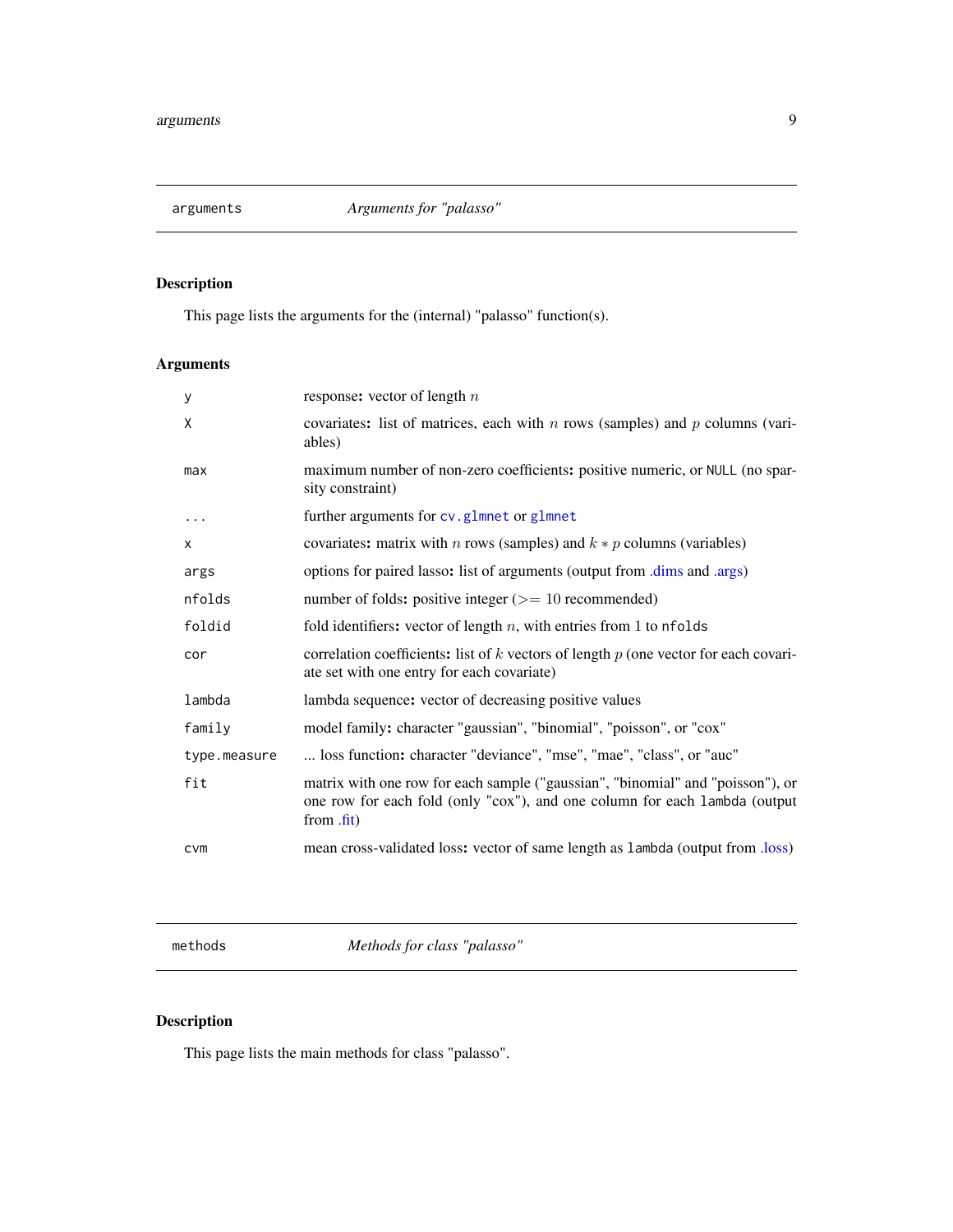#### Usage

```
## S3 method for class 'palasso'
predict(object, newdata, model = "paired", s = "lambda.min", max = NULL, ...)
## S3 method for class 'palasso'
coef(object, model = "paired", s = "lambda.min", max = NULL, ...)## S3 method for class 'palasso'
weights(object, model = "paired", max = NULL, ...)## S3 method for class 'palasso'
fitted(object, model = "paired", s = "lambda.min", max = NULL, ...)
## S3 method for class 'palasso'
residuals(object, model = "paired", s = "lambda.min", max = NULL, ...)
## S3 method for class 'palasso'
deviance(object, model = "paired", max = NULL, ...)## S3 method for class 'palasso'
logLik(object, model = "paired", max = NULL, ...)## S3 method for class 'palasso'
summary(object, model = "paired", \ldots)
```
#### Arguments

| object   | palasso object                                                                                              |
|----------|-------------------------------------------------------------------------------------------------------------|
| newdata  | covariates: list of matrices, each with n rows (samples) and p columns (vari-<br>ables)                     |
| model    | character "paired", or an entry of names (object)                                                           |
| S        | penalty parameter: character "lambda.min" or "lambda.1se", positive nu-<br>meric, or NULL (entire sequence) |
| max      | maximum number of non-zero coefficients, positive integer, or NULL                                          |
| $\cdots$ | further arguments for predict.cv.glmnet, coef.cv.glmnet, or deviance.glmnet                                 |

#### Details

By default, the function predict returns the linear predictor (type="link"). Consider predicting the response (type="response").

#### See Also

Use [palasso](#page-10-1) to fit the paired lasso.

<span id="page-9-0"></span>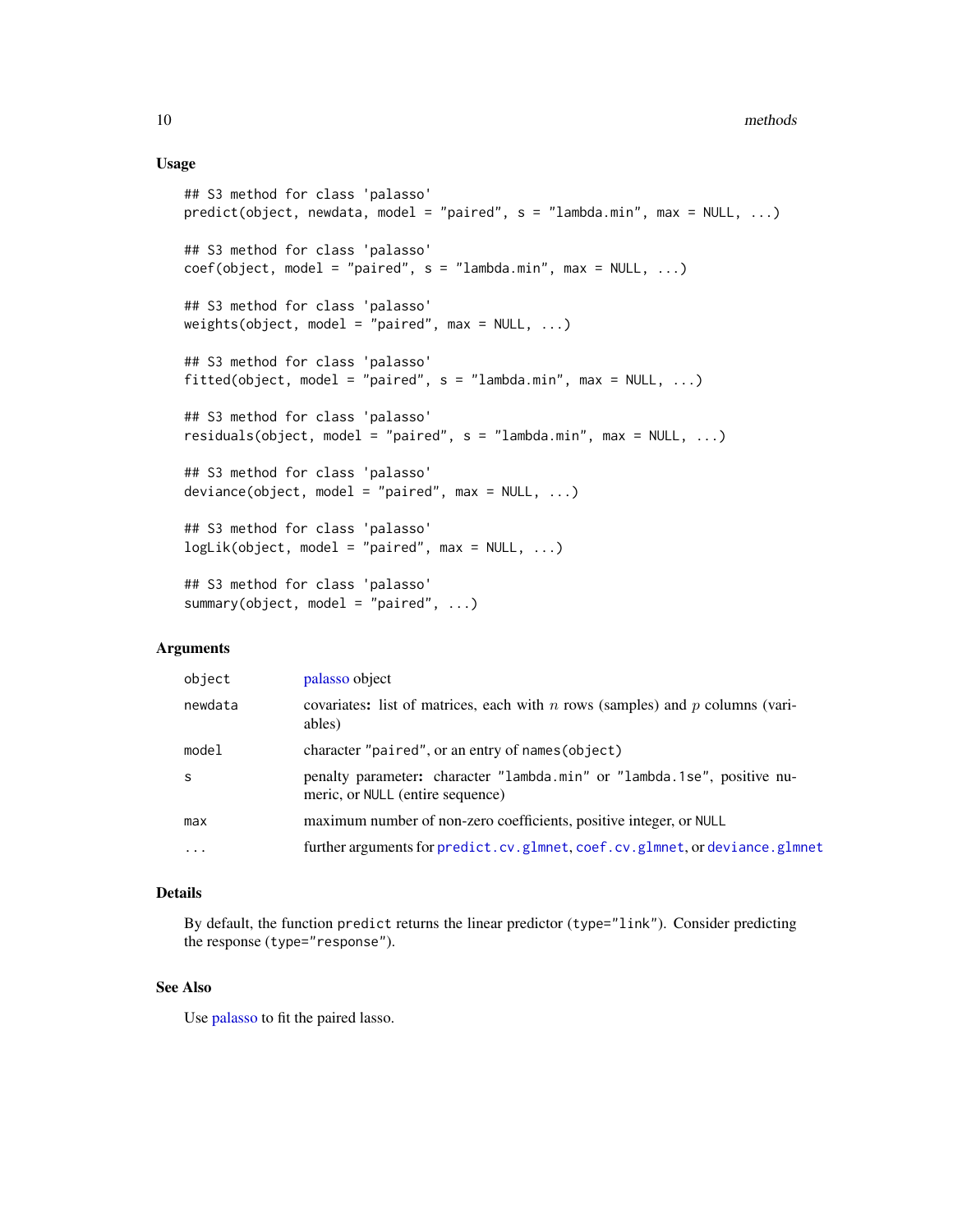<span id="page-10-1"></span><span id="page-10-0"></span>

The function palasso fits the paired lasso. Use this function if you have *paired covariates* and want a *sparse model*.

#### Usage

 $palasso(y = y, X = X, max = 10, ...)$ 

#### Arguments

| y                       | response: vector of length $n$                                                                   |
|-------------------------|--------------------------------------------------------------------------------------------------|
| X                       | covariates: list of matrices, each with n rows (samples) and p columns (vari-<br>ables)          |
| max                     | maximum number of non-zero coefficients: positive numeric, or NULL (no spar-<br>sity constraint) |
| $\cdot$ $\cdot$ $\cdot$ | further arguments for cv. glmnet or glmnet                                                       |

#### Details

Let x denote one entry of the list X. See [glmnet](#page-0-0) for alternative specifications of y and x. Among the further arguments, family must equal "gaussian", "binomial", "poisson", or "cox", and penalty.factor must not be used.

Hidden arguments: Deactivate adaptive lasso by setting adaptive to FALSE, activate standard lasso by setting standard to TRUE, and deactivate shrinkage by setting shrink to FALSE.

#### Value

This function returns an object of class palasso. Available methods include [predict](#page-8-1), [coef](#page-8-1), [weights](#page-8-1), [fitted](#page-8-1), [residuals](#page-8-1), [deviance](#page-8-1), [logLik](#page-8-1), and [summary](#page-8-1).

#### References

A Rauschenberger, I Ciocanea-Teodorescu, RX Menezes, MA Jonker, and MA van de Wiel (2019). "Sparse classification with paired covariates." *Advances in Data Analysis and Classification*. In press. [doi: 10.1007/s11634-019-00375-6,](https://doi.org/10.1007/s11634-019-00375-6) [pdf,](https://link.springer.com/content/pdf/10.1007/s11634-019-00375-6.pdf) <armin.rauschenberger@uni.lu>

#### Examples

```
set.seed(1)
n < -50; p < -20y <- rbinom(n=n,size=1,prob=0.5)
X <- lapply(1:2,function(x) matrix(rnorm(n*p),nrow=n,ncol=p))
object <- palasso(y=y,X=X,family="binomial",standard=TRUE)
```